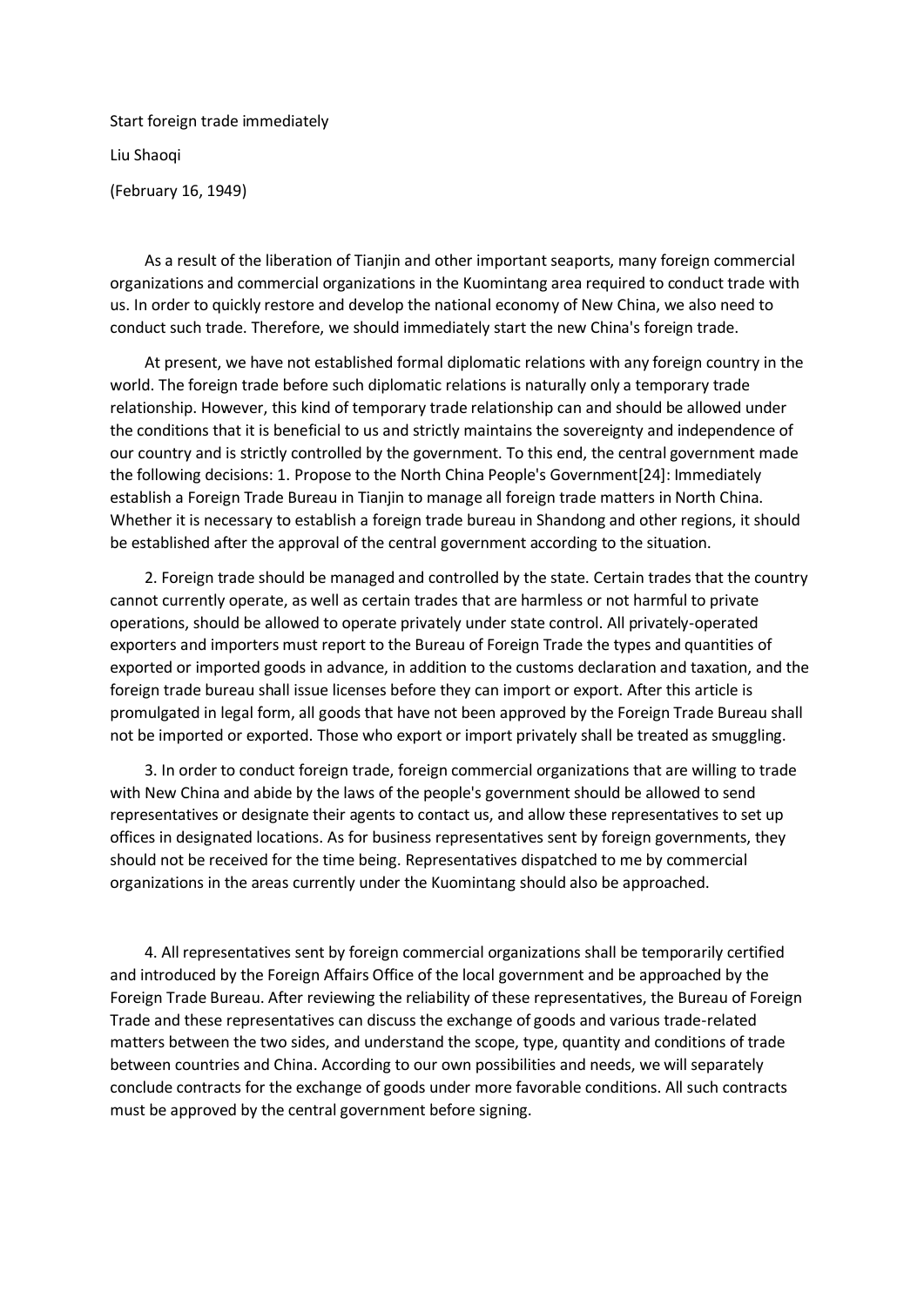All public agencies and private agencies in New China who must purchase goods from foreign countries or sell goods to foreign countries must report to the Bureau of Foreign Trade, or the Bureau of Foreign Trade will contact them on their behalf, or the Bureau of Foreign Trade will introduce them to contact foreign representatives. However, all trade contracts between public and private agencies and foreign commercial agencies must be approved by the Foreign Trade Bureau before they can be considered valid.

 5. Where possible and necessary, the Foreign Trade Bureau may dispatch commercial representatives to foreign countries and establish commercial agencies in foreign countries. New China's public and private commercial agencies must send representatives to foreign countries, and must be approved and recommended by the Foreign Trade Bureau, and the local government shall issue the national passport.

 6. After understanding all aspects of foreign trade, the Bureau of Foreign Trade shall formulate appropriate foreign trade policies and plans, and submit them to the central government for review and approval. In this policy and plan, it should be determined: (1) Items that allow imports, high-tax imports, and goods that are prohibited from import; (2) Items that allow exports, high-tax exports, and goods that are prohibited from export; (3) Export and Temporary tax rate table for imported goods; (4) According to the possibility and need of export and import, make requirements and suggestions to domestic production agencies and trade agencies; (5) Make export according to the situation of export, import and foreign exchange and domestic economic needs And import plans, and decide which countries' business organizations to conduct which trade plans.

 7. In order to conduct foreign trade, it is necessary to declare the methods for the import of Chinese and foreign ships, the stopping and unloading and loading of Chinese and foreign ships along the coast, the methods for the use of terminal leases, the methods for customs declaration and taxation and inspection, the methods for the management of foreign exchange and settlement, and violations These methods and penalties for smuggling and tax evasion. The Bureau of Foreign Trade must immediately study these past methods and prepare to amend or revise them, which will be announced by the people's government. And must immediately study the past export and imported goods tax rate table, prepare to revise it and announce it. Before the people's government announces these measures, the previous measures can be used temporarily.

 8. In order to conduct foreign trade, postal and telecommunications relations should be established with certain foreign ports for trading. The North China Bureau should immediately study the past methods of communicating with foreign countries through post and telecommunications, and establish such post and telecommunications relations where possible. Regarding the entry and exit of foreign businessmen and the provisional measures for conducting business activities in relevant areas within the territory of New China, the Foreign Nationals Affairs Office of the North China People's Government must also promptly formulate and announce.

 9. In order to carry out the foreign exchange required for foreign trade, stipulate the exchange rate and conduct foreign exchange settlement, billing and foreign exchange trading, etc., the manager of the National Bank shall be the responsibility. Other banks are not allowed to operate foreign exchange and buy or sell foreign exchange. The Bureau of Foreign Trade should immediately study the past methods of foreign exchange management and modify them, and the people's government shall announce new foreign exchange management methods.